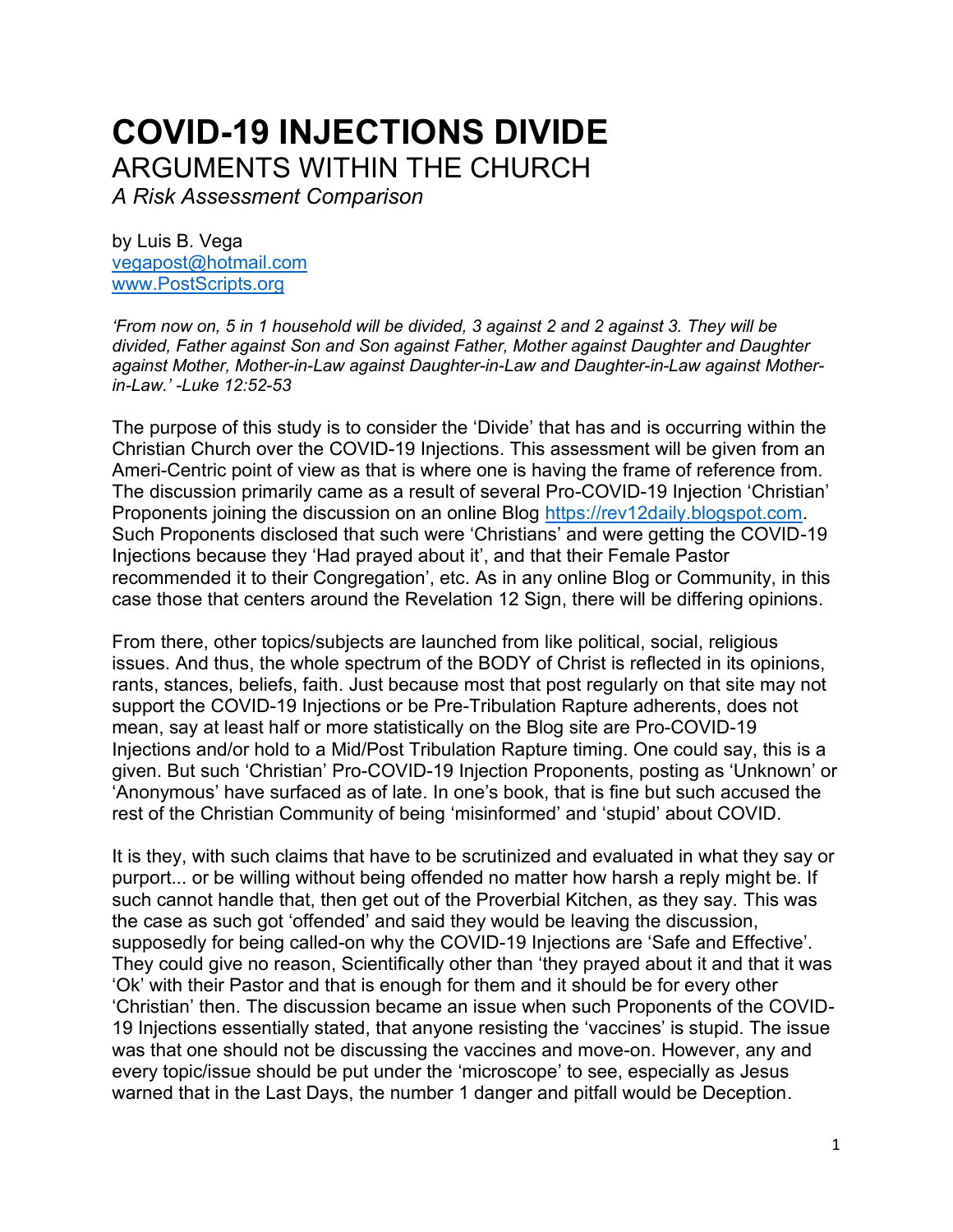### **Church Disorder**

A Follower of Jesus is instructed to 'Test the Spirits'. And the COVID-19 Injections are a very serious issue now. The COVID-19 Injection issue has now become a matter of Life or Death and has divided the Church Body down the middle. Most do not see this or are in either Normalcy Bias, Cognitive Dissidence or Paid Trolls. This is happening. Most of the 'Resistance' to the COVID-19 Injections is coming from the Conservative Christians and like-minded. One knows that in the Last Days, there were, has been and are currently 2 main Spirits of Division that prevail and plague the Bride of Christ, that of the Jezebels and the Nicolaitans. What does that look like? On one 1 hand, you have like the Female Pastors or Women running the Congregations. They may be well-meaning, sincere and caring. They will usually be tied to the Left, Lesbianism, or the condoning and performing of Same Sex Marriages. Such are usually pro-Abortion, Feminists, and for the neutering of the Pronouns of GOD and so on. As to Female Pastors?

Here is 'Rightly Dividing the Word'. Paul was not localizing his teachings to a Local Gathering only, that only in Corinth should there not be 'Female Pastors', etc. In fact, the premise of all his Missions, Letters, Epistles and Revelation was to defuse such teachings to all the Churches. In 1 Corinthians 7:17, he sets this Protocol, 'for all the Churches'. In context, if such an argument was to be only how it applied to the Church in Corinth to not have any Female Pastors, then 1, it would be contrary to his own prior Protocols. Then 2, it would mean then that the specific topic, of Women wanting to leave their unbelieving Husbands would only then apply to Corinth, which is absurd and clearly not what Paul intended. Yes, one could agree that many Women could and do Pastor better than Men. But this is not the point. Is Jesus the Head of the Church?

Then the Body must obey Jesus' commandments and how He has ordered His Body to function properly. This is no disrespect to Congregations that do have only a Female Pastor. But that is because either the Men have been so effeminized, are cowardly nor apt to lead that it has come to that. It is no different with Barak refused to lead Israel into battle against its Enemies and Deborah led the Victory instead. And in fact, warned Barak that because he did not stand like a Man and lead, the Victory for Israel would forever be noted as being won by a Woman. No issue here but in this last Laodicean Church type, it is one in which Jesus has been 'evicted' and the rule is by 'Committee', not Holy Spirit nor the Headship of Jesus, etc. Such Female Pastors maybe filled with the Holy Spirit but if that be the case, the Holy Spirit would not contradict Himself.

Then on the other extreme, you have the Spirit and dominion of the Pharisees, of a Male dominated Nicolaitans that foster a chocking atmosphere with Legalism to absolutely control the Congregations to the point of tyranny and cult-like authority. What does that look like? What dress or shirts one can put on, what music to listen to, who to 'fellowship' with, how to worship, drums or no drums, who can marry, etc. As to Eschatology and trying to figure out the day/time/season of the Rapture? That is all conjecture until it happens. Yes, there are and have been and will be wild assertions and even one has said, 'misinformation' because of the sources and Spirit from where some information comes from. But as to what is happening with COVID? This is different. It has become a matter of Life and Death.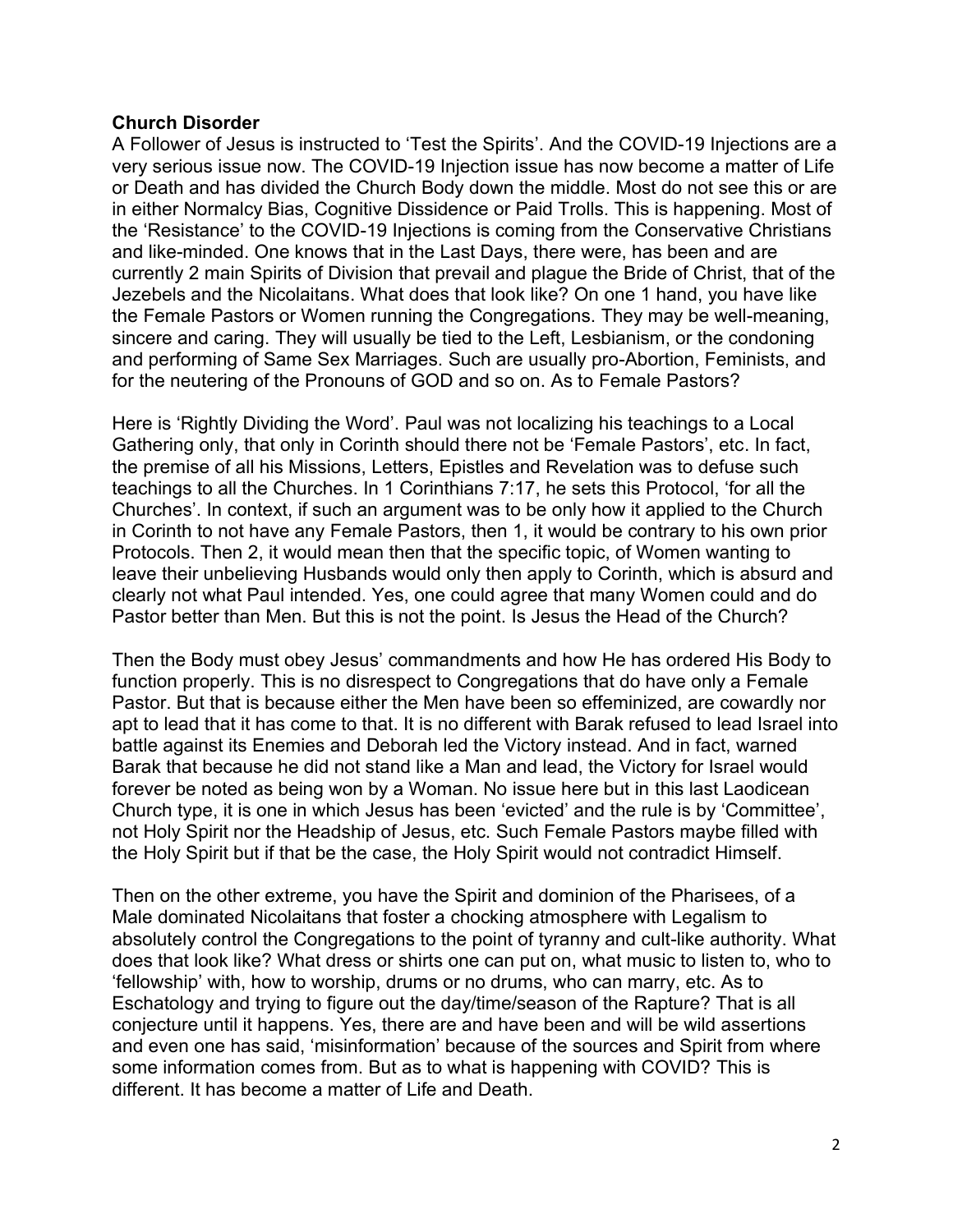#### **Show me the Science**

It is becoming more clear and issues are coming to light of the nefarious underlying workings of this plandemic, such as in Fauci's eMails, for example. And Deception is alive and well on Planet Earth presently and one would say with the COVID plandemic. There is Sorcery in play as others keenly detect and are trying to warn. One's issue? What are the positive Risk Benefits in taking the COVID-19 Injections? Show the Scientific Evidence for wanting to be Injected? Show the Risk Assessment please and the Scientific Papers behind one's decision. What are the beneficial Facts and Science behind such a decision? Surely that can be produced if it is 'Safe and Effective'. A 'My Female Pastor told me it was ok', or 'I prayed about it' in one's book does not cut it.

*1-During Jeremiah's time, many Israelites wanted to return to Egypt. YHVH said no, stay put. They went anyway and never heard of them other than they were probably enslaved again. But they prayed about it.* 

*2-During Josiah's reign, YHVH instructed him not to engage with Pharaoh Necho (Neko) on his way to war with Syria but Josiah intervened and got killed. But he prayed about it.* 

*3-King Saul was instructed to genocide the Amalekites of denying Israel Safe Passage during the Exodus. They instead picking-off the Weak, Infirm, the Old, Women and Children that lagged in the rear. YHVH got really pissed-off at this and He said, just wait. The Prophet Samuel told King Saul to 'wait' for the go-ahead and instructions. King Saul prayed about it, made sacrifices himself and spared the 'best' for Spoils.*

So, if one is prone to listen to others, will the Reader, Christians listen to this Researcher? Who is this? One has several Masters in Education and Psychological Counseling, been in a PhD Program. One has read the Scientific Papers, not needing any Dr. Tenpenny or Dr. McCullough to say the same thing. One has done a Risk Assessment and am telling fellow Followers of Jesus to not take this Genocidal Toxic Cocktail. One has 30 years of working at Universities doing Research Methods and one is a Statistician and now an Academic Counselor. Will Christians and/or other perhaps reading this then listen to this type of person or rather a Female Pastor that has not read the Scientific Papers, one is presuming?

As a University Researcher having read the Scientific Papers, one has cited them in the 4 books of Proofs, Evidence, Facts and Science that have been made available for free downloads. But after presenting the Proofs, Evidence, Facts and Science, one has found out that it is not enough, even for the Christian Community. It is Divided on this issue as well. Thus, in ones' Faith Assessment, one is convinced that this issue has crossed over into the Spiritual and Deception dimension. There is a 'Spell' that has been cast over the USA in particular and the World in general. If such People, the Church Body who read, see, hear from the Inventors of the mRNA and their Scientific Papers and Fact Sheets telling what is really occurring contrary to the 'Official Government Scientific Narrative', and still they need to 'pray about it' and/or 'because my Female Pastor told me to', or Male Pastor… who is really stupid here?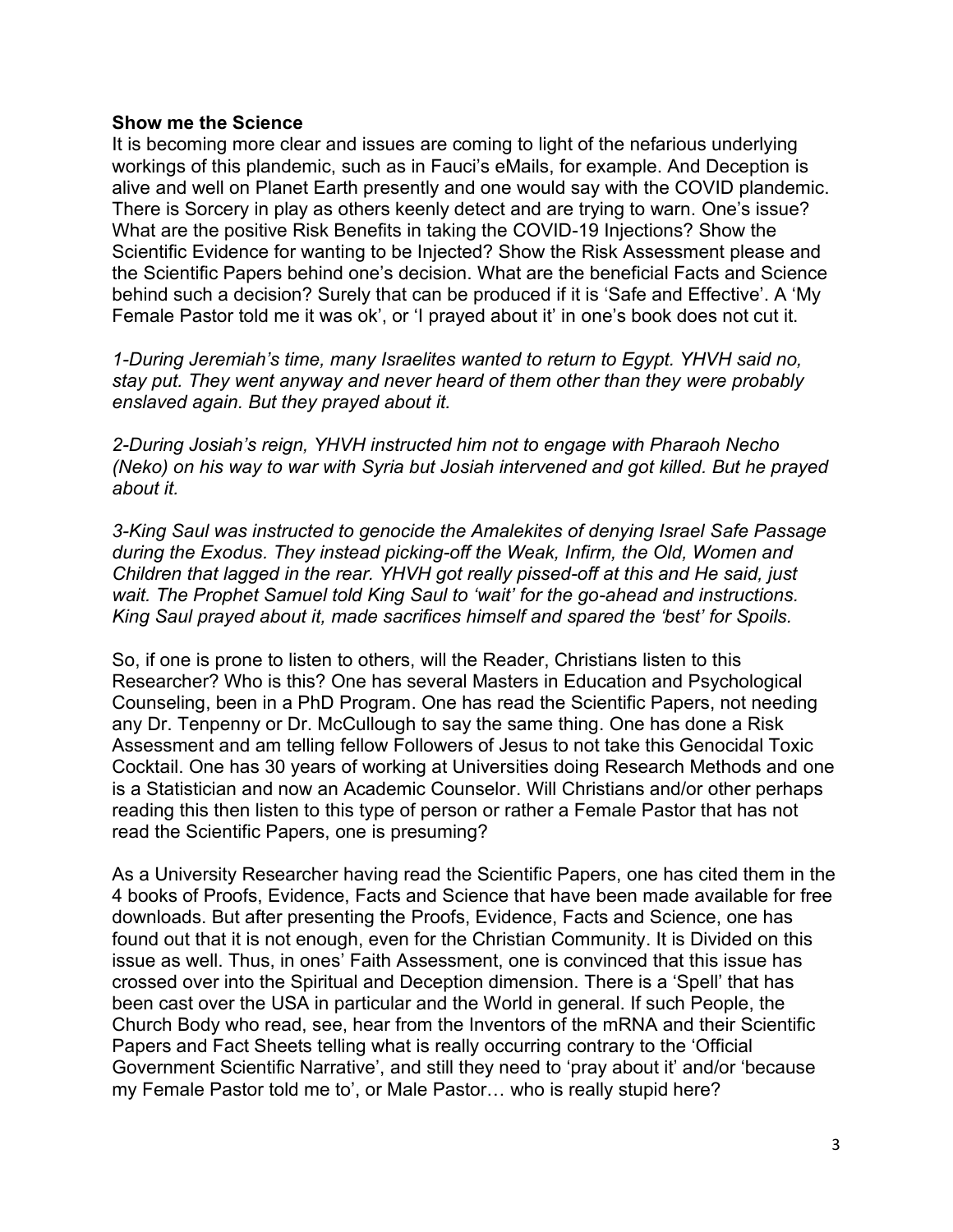## **Scientific Sources**

One can understand, if given the dire circumstances that having to take this Poison Injection is needed to maintain one's job to feed Family…Or how, now the national Governments are going door-to-door to 'educated' those on the List of the 'Vaccine Resisters'. Then eventually the plan is to use the Military to come and pin one down to jab a person for a virus that was so 'last year'? Ok, that will now be circumstances beyond one's control and such will be Martyrs in one's book. But if at least, one has always strongly admonished those Hesitant in being Hesitant, is to WAIT.

The point is to at least wait after 2023 when the Phase III will be completed by then. One finds it astonishing as others do how not even having such trials completed are the Injections being Mandated. And yet, even those COVID Recovered, having 100% Natural Immunity for life are required to take it? This COVID Mandate is not normal and it is not Rocket Science to smell what is wrong here to be given an Injection that provides 100% Immunity to the Corporation but not to the Patients. That in fact, one takes ALL the Risks and Liabilities for something they refuse to say what is really in it.

The VAERS is only reporting 1% of cases. So, one has to factor-in ~100x more the amount not being reported for various reasons. And it has already been shown how even some VEARS Case Numbers are being scrubbed and deleted as to minimize the cases. The European Database of Adverse Drug Reactions for COVID-19 through May 22 has reported 12,184 DEAD and 1,196,190 Injuries and counting. One could even argue that it is not what Dr. Tenpenny or Dr. McCullough say or are interpreting nor the Virologists who are paid corporate mouthpieces to say about the 'Safety and Efficacy' of the COVID-19 Injections.

All one needs is to hear/read it from the Horse's Mouth, as they say. What do their own Scientific Reports, Fact Sheets or leaked Reports say? And after the alarming facts; not evidence or proof, but Scientific Fact are stated, one still decides, volunteering to take the COVID-19 Injections, to one this is really a stupid decision. But then one must live with the consequences, if one lives. Here below is in part the Doctors, Scientists behind what one and others are warning and telling those within the Body of Christ to not take the COVID-19 Experimental Injections nor give them to one's beloved Elderly or Children, Pregnant Mom, etc., If at least WAIT.

*1. Dr. Yeadon, former VP of Pfizer is warning the World that this mRNA Experimental Injection is a 'Genocidal' Bio-Weapon and is leading to infertility in Women. But he is 'stupid' for saying such claims and not wanting to take the COVID-19 Injection. Who does he think he is?*

*2. Dr. Montagnier, the Discoverer of the HIV Virus, and who won a Nobel Prize is warning the World that this mRNA is a Bio-Weapon segmented with slices of HIV Inserts to make it more transmissible and potent. But he is 'stupid' for saying such claims and not wanting to take the COVID-19 Injection. Who does he think he is?*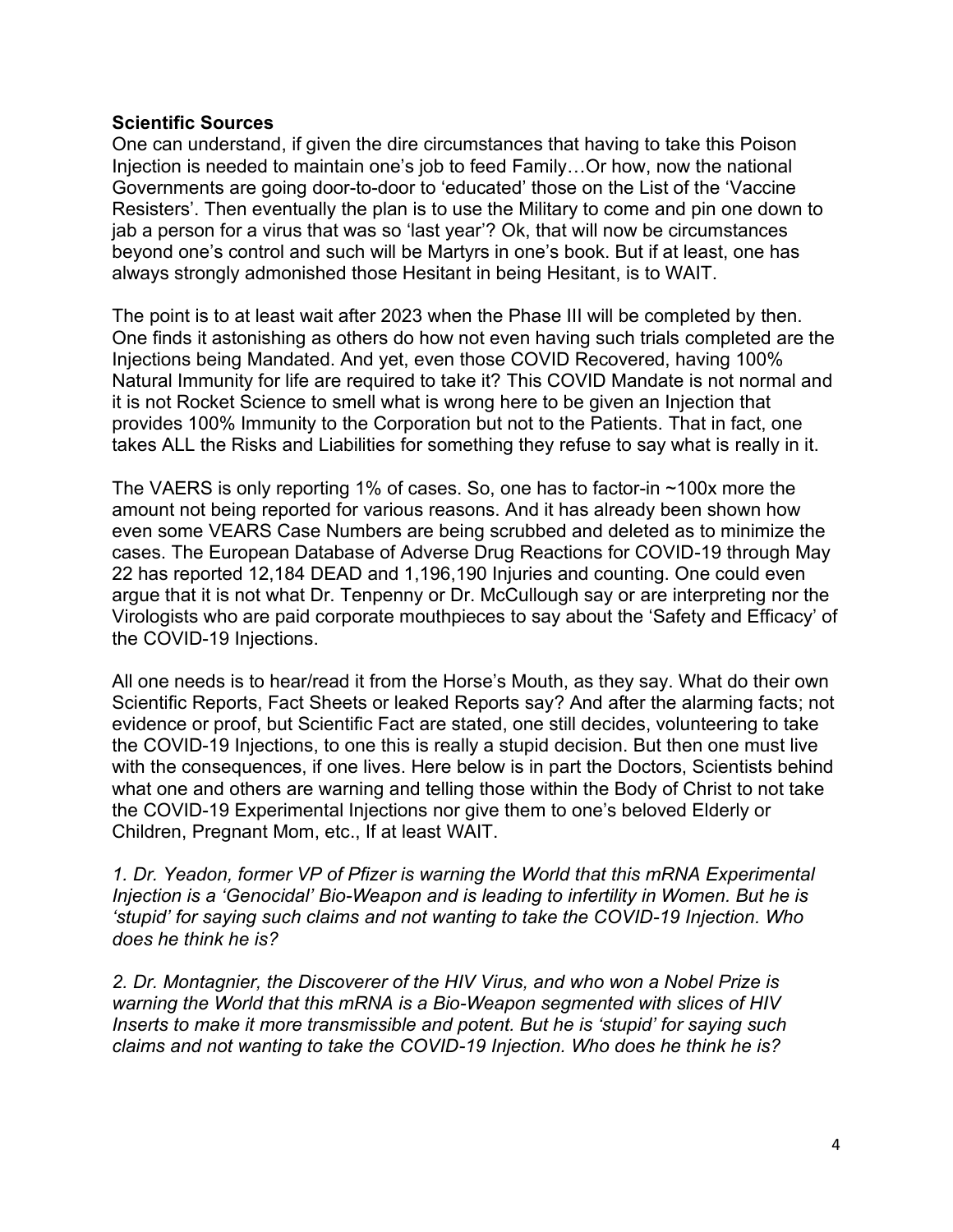*3. Dr. Bossche out of Belgium, one of the Chief Virologists working for the Bill and Malinda Gates/GAVI Firm wrote an Open Letter to the Doctors of the World, the WHO, CDC to 'Immediately Stop Injections' as it would be catastrophic for Humanity. He stated that 'vaccines' are not to be given during a pandemic, especially not having been tested Scientifically for the Long-Term Effects, etc. But he is 'stupid' for saying such claims and not wanting to take the COVID-19 Injection. Who does he think he is?*

*4. Dr. Sucharit Bhakdi of Germany, one of the top Virologist of the World said that this is not 'Science' and anyone willfully participating in the COVID-19 Injection Program 'Will do so do at one's own demise'. But he is 'stupid' for saying such claims and not wanting to take the COVID-19 Injection. Who does he think he is?*

*5. Dr. Robert Malone, the INVENTOR of mRNA technology has gone public to state that what is happening now, is NOT Science. That Young Adults, Infants, and Pregnant Mothers should not be getting this COVID-19 Injection. But he is 'stupid' for saying such claims and not wanting to take the COVID-19 Injection. Who does he think he is?*

*6. Then Pfizer's and Moderna's own Fact Sheet, which should be given to every person being Injected but has not been…that the Injections may not provide Immunity. That the Injections may not stop Transmission. That the Injections may not stop the spread of the virus in one's body. But they ARE NOT 'stupid' for saying such claims and thus, one should take the COVID-19 Injection. We need to listen to these Corporations.* 

*7. Dr. Li-Meng Yan, a top Virologist defected from Communist China who worked in the Wuhan Lab and has testified that the Virus was Bio-Engineered through Gain of Function Research (Fauci) and intentionally released. But she is 'stupid' for saying such claims and not wanting to take the COVID-19 Injection. Who does she think she is?*

*8. Dr. Byram Bridle of Canada demonstrated that Masks do not work and called for the immediate halt of injecting Young Adolescents with the COVID-19 Injection as a 'Big Mistake'. He was immediately denounced by his University and received death threats to him and his family. But he is 'stupid' for saying such claims and not wanting to take the COVID-19 Injection. Who does he think he is?*

*9. Dr. Tal Zaks, the Chief Medical Officer of Moderna Inc., announced that indeed, their aim is to 'Hack into the DNA of humans and download 'Apps' through their mRNA-OS Operation System that essentially turns a Human Body into a 'walking cell phone'. But he is NOT 'stupid' for saying such claims and thus, one should take the COVID-19 Injection. People should be listening to such Experts and Scientists.* 

*10. Doctors/Scientists at the Stalk Institute, the 'Temple to Vaccines' publicly came out to warn that the COVID-19 Injections that have 'hacked the human Immune System' to make the Human Body produce the COVID-19 Spike Proteins will damage every cell in the Human Body. And that in fact, the Spike Proteins are a Toxin. But they are 'stupid' for saying such claims and warning People about taking the COVID-19 Injection. Who do they think they are?*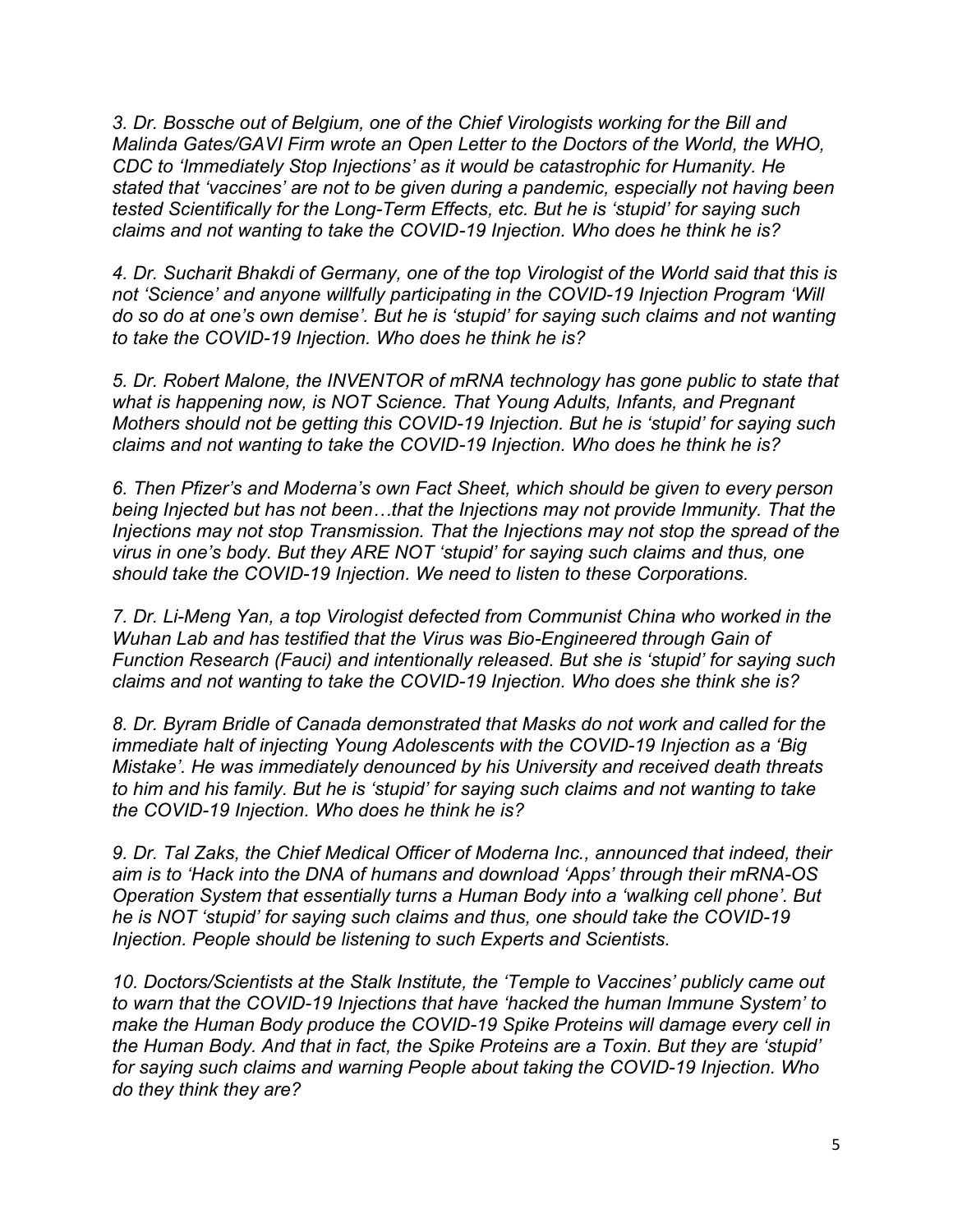# **Plan of Action**

These top 10 Doctors and or Scientists are not of the 'Dirty Dozen' that the Managed Media has attempted to deface and defame. These are, at the core 'Ground Zero' of exposing this Scientific Fraud that is being perpetrated as 'Science' against Humanity. There are more on the list that are too numerous to note. But for example, there is Dr. Kary Mullis, the inventor or the PCR Test Machine for which he won a Nobel Prize. He emphatically went public to state that the Test was not designed to detect COVID-19 Infections. He soon died unexpectedly after going public in August of 2019.

- *- Such Doctors, all mentioned have been silenced, censored, de-platformed.*
- *- Nurses who speak-out or advocate for COVID-19 Patients to be 'Treated' are transferred.*
- *- The Treatments that Dr. McCullough has been giving to Patients is prohibited.*
- *- There has been a 366% increase in Instantaneous Abortions due to the Injections.*
- *- COVID-19 'Cases' do not equate Deaths.*
- *- COVID-19 'Death' numbers have been manipulated and elevated to justify Lockdowns.*
- *- VAERS is only reporting 1%, all factors must be multiplied 100 times for more accurate figure.*
- *- More People have died during this ongoing Trial than all prior Trial combined for decades.*
- *- More People have died during the Lockdowns than from COVID.*
- *- If 10-20 People died during Vaccine Trials, were halted and Vaccine deemed 'Dangerous'.*
- *- The COVID-19 Virus no longer exists as that is what the Injections are only 'coded' for.*
- *- Those COVID Recovered having 100% lifelong Natural Immunity are required to be Injected.*
- *- Mask Wearing and Social Distancing still have to be adhered to after being Injected.*
- *- In Australia, the initial Injected Patients tested positive for HIV.*

The list goes on and on, in this Risk Assessment column. Can anyone provide a Pro-COVID-19 Injection benefit column? There are numerous petitions in Europe of 100s of Doctors banning together to protest this False Science, in Spain, Belgium. There have been significant marches in Berlin and London. After one has researched this plandemic for over a year, one can only reasonably and logically conclude that this COVID-19 Injection Program is a managed agenda. This is based on one's experience in studying Government Policy as a Political Scientist and Researcher, Statistician by profession for over 30 years.

As it was put in the online Blog discussions, the world and especially the 1<sup>st</sup> World Nations' Peoples are being conditioned to deceptively volunteer in the biggest Medical Human Experiment in history. And those not willingly opting to take the COVID-19 Injections and all subsequent ones will be banned from being able to work, participate in Society, Social Media, Buy or Sell, use Public Transportation, attend University/School, receive Normal Medical Treatments, etc. Around the world, in New Zealand, Health Officials have stated that they would be soon going after any remaining 'Vaccine Resistors'.

In Australia, Russia and Czechia, People are literally beaten-up by the Police for not wearing a Mask. In 2020 a pregnant Mother was arrested in her own home for even attempting to organize an Anti-Lockdown Rally through Facebook. In Canada, Pastors are being roughed-up, taken down and hand-cuffed in the middle of highways or dragged off in front of their hysterically crying children for holding meetings. Churches have been fenced-off or burned to the ground.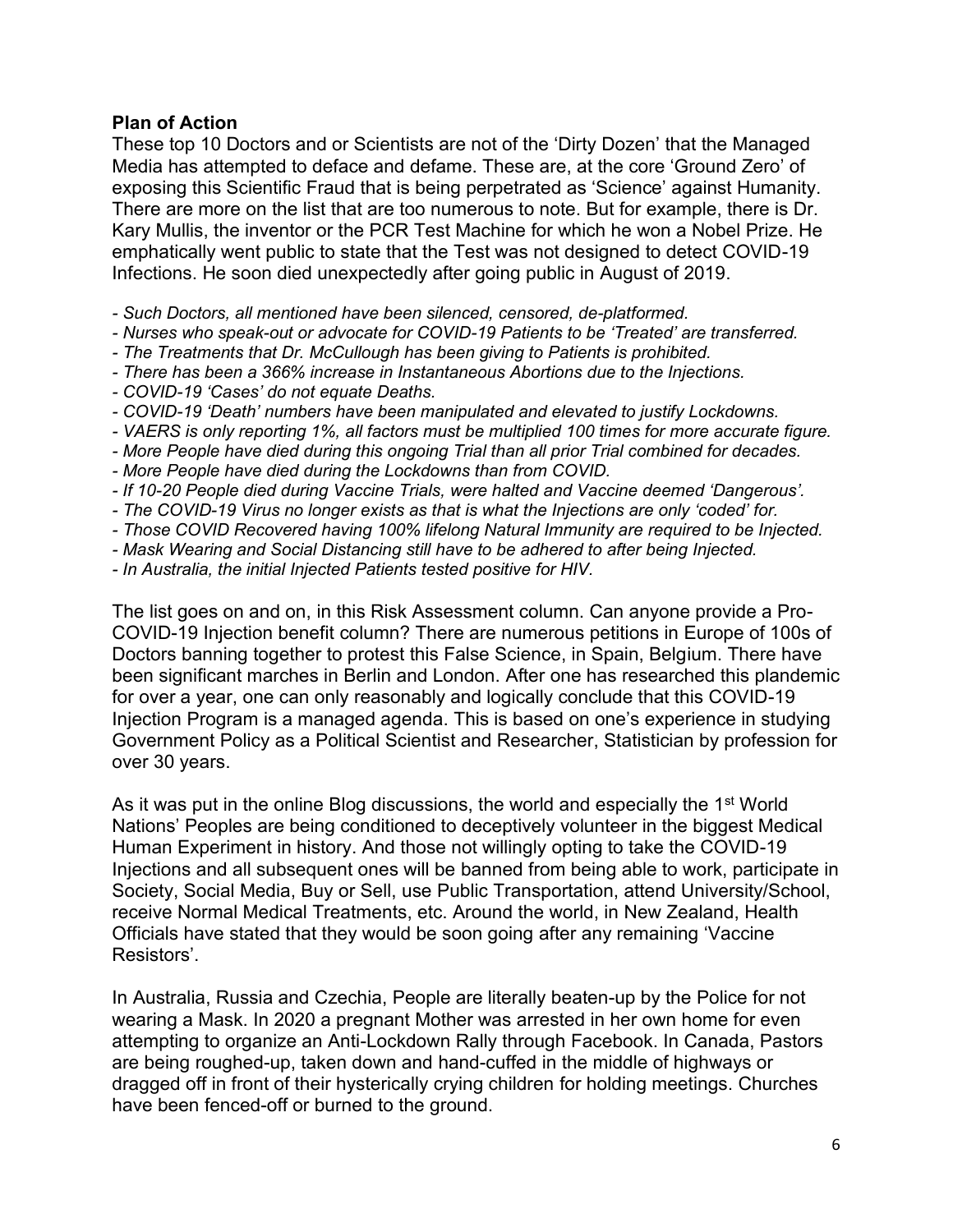#### **Plan of Action**

Then the Premier, Ford threatened all Canadians with Forced Injections of those 'Vaccine Refusers'. In the USA, Neighbors and Families Members are being encouraged by City Mayors and the President to snitch on each other for not adhering to Social Distance or Mask Mandates. What can the Body of Christ do? Consider the statistics, if true that there are about ~70 million 'Christians' in the USA, for example,. Imagine how much of a difference it would make if all would be United? If a coordinated effort could/would be made to stop this COVID Injection Mandate.

A national walk-out could be had to demand the US Government honor the U.S. Constitution and one's Civil Rights. Many Christians have sincerely asked, 'My Employer is requiring me to take the COVID-19 Injections or else lose one's job. What am I to do? I have a family to feed'. Most People, in the USA if not all in the world are in the same situation and this is what one will be doing/preparing for. One is not telling others what to do other than in a general sense. One should be preparing documentations, Medical Records, Letters from Pastors, Lawyers, etc.

*1. People who work for a State of Federal Agencies are in the best possible legal opportunity to defend themselves against the COVID Mandated Injections. It is not about COVID.*

*2. The Mandate to be Forcibly Injected with the COVID-19 Spike Proteins will be made as soon as the Emergency Authorization will be lifted to have full approval in the USA. Most countries will then follow suit. The EXEMPTIONS stated are that there will be a Medical and Religious one.* 

*3. If one has a verifiable Medical Condition to warrant an Exemption to the Injections, it is then a case of 'One is fearing for one's life' in that taking the unknown solution could result in Death and thus a risk one cannot/should not afford to take, medically.*

*4. All that is required of this condition is to get one's Medical Doctor/Physician to write a Letter of Exemption. No doubt there will be a formal Application also to be filled-out and submitted to Human Resources HR with. But the Key is having a personal professional relationship with one's Physician and being granted that. It can be a Heart, Lung, Breast, Kidney Condition, Lupus, Ovary, Cancer condition, etc.*

*5. If this fails, because one's Doctor is instructed to not grant Medical Exemptions unless obviously beyond reason, then fall back on the Religious Exemption This would be due to how all the Injections have been made with Aborted Fetal Cell Lines. And that one would object to having such Cell Lines incorporated into one's Body.*

*6. In the USA, some States, this Religious Exemption has been already tested and the Judges have sided with the 'What is best for the whole, outweighs the need/condition/request of the one'. So, be prepared for a 'No' and have other options to consider.*

*7. There is also a Philosophical Objection and one needs to look into that further. It might be the case that a State or Federal Agency will not allow this.*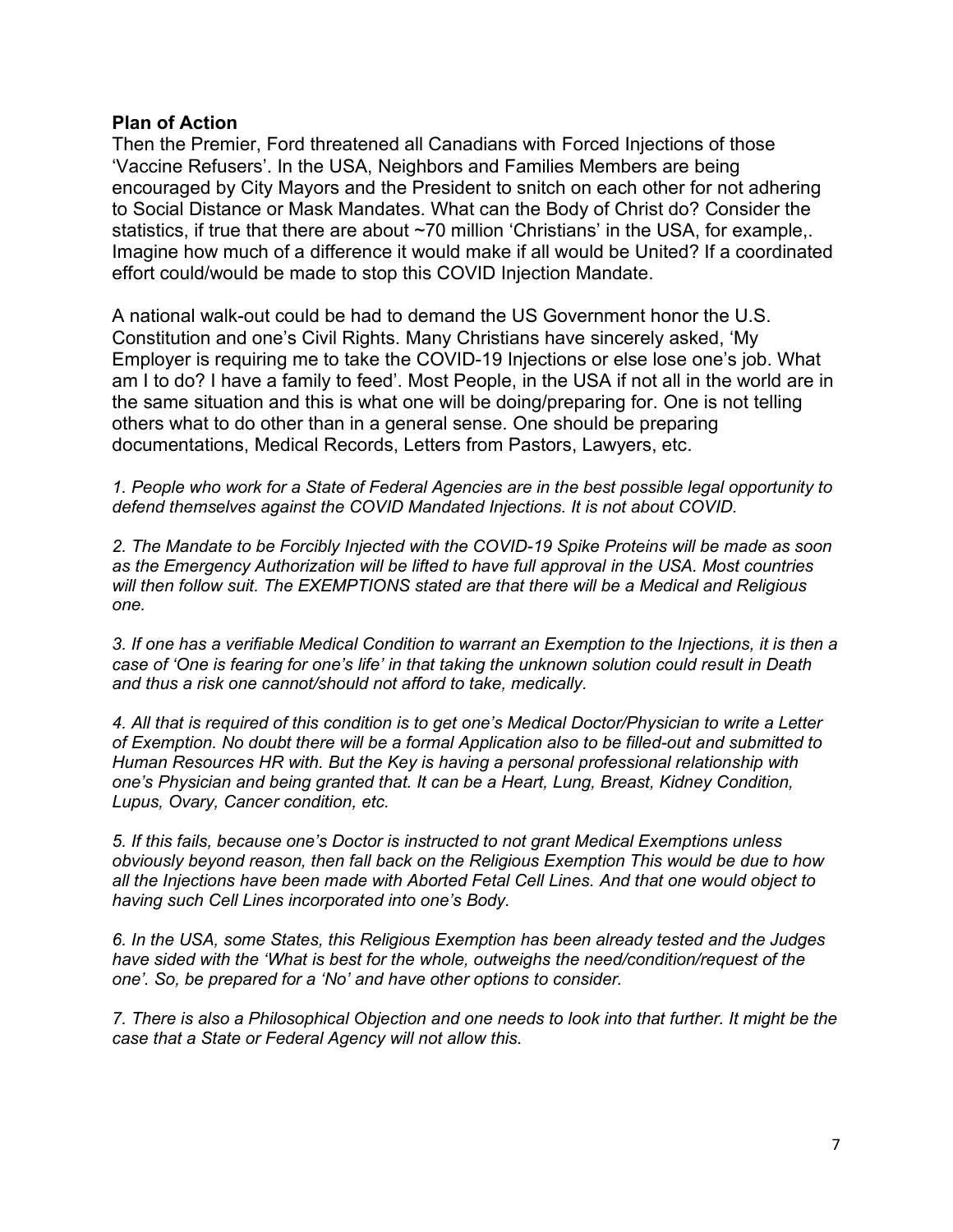*8. If these 2 Exemptions are not meet and they are just stating them for legality purposes, then one can consult with the Union for support, if one is part of it. Most Unions in the USA have yet to be notified how the Union will decide on this. If they fold and toe the line, then it will be a moot point in this front. As it is, most Unions and Teacher Unions are Left-of-Center and will mostly likely adhere to the Government's Directive and COVID-19 Injection Mandate.*

*9. Another alternative is to then file a Law Suit; see if others within the Agency, Campus, Office could join as a Class Action Suit like the Nurses did with that Hospital in Texas. It depends if any Lawyer would be willing to take the case and for free. Most average Americans cannot afford one. But perhaps could contact the Robert Kennedy Jr. organization for suggestions.*

As to the issue of Faith and Followers of Jesus, one has resolved not to take the toxic COVID-19 Injections and leave the consequences with Christ Jesus. As others have stated, if not now, then when will the Body of Christ say 'No'? All these steps by the Powers-That-Be are incremental on purpose and to condition the People to just make it hard to say 'No'. If one has to forfeit job, apartment, one can see if friends or Family can take one in or one's Church can help perhaps. If not, then it will be a matter of getting a tent and joining the Tent Cities, really.

If Jesus does not come soon, eventually the Army or Militarized Police will be hauling 'Vaccine Resisters' off to the COVID Camps. For many, such as one, one has come this far and have stood-up to Police who refused one in the past from Open Air Preaching and Reading before. Why capitulate now? If Followers of Christ, especially in the West must suffer, then it is one's turn in the West to suffer as never before as most of the Brethren in the rest of the World have and do suffer for their Faith in Jesus to this day.

# RESOURCES

\_\_\_\_\_\_\_\_\_\_\_\_\_\_\_\_\_\_\_\_\_\_\_\_\_

**Free COVID Research Page on the dangers of the Experimental mRNA**  <https://www.postscripts.org/covid.html>

COVID-19 VIDEOS **The ACTUAL CONTENTS Inside Pfizer Vials EXPOSED!** <https://www.brighteon.com/embed/595e0fe7-c861-4fd1-ad1e-e390e207f6d4>

**Fauci must be Arrested and Publicly Executed!** <https://www.brighteon.com/embed/18222a18-891a-4a37-a0d2-3f4780819f58>

**12 year old says Doctors tried to Force him to take the Jab** <https://www.brighteon.com/embed/0c9f49d5-5f2a-46a8-8885-ef4457955b2a>

**Premier Doug Ford tells Toronto that he will Use Force to Jab People** <https://www.brighteon.com/embed/3edfe986-b7d0-4dbf-a56b-7d5e005cb228>

**Dr. Christiane Northrup exposes the danger of the COVID 'Vaccines'** [www.brighteon.com/embed/bba0616f-c48e-4939-a72f-31935813d6c3](http://www.brighteon.com/embed/bba0616f-c48e-4939-a72f-31935813d6c3)